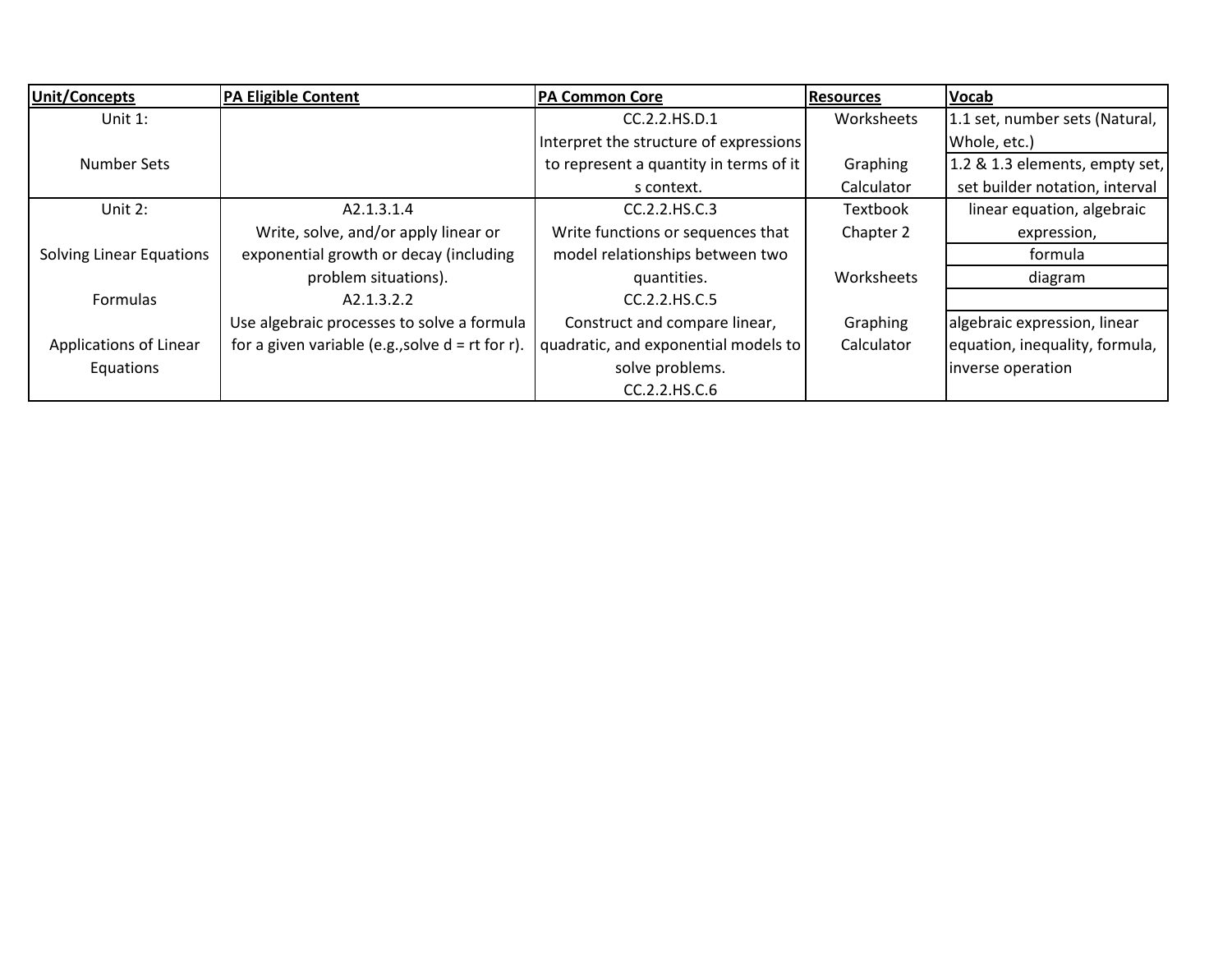| Unit 3:                          | A2.1.3.1.4                                                                                           | CC.2.2.HS.D.7                                    | <b>Textbook</b> | ordered pair, origin, quadrant,  |
|----------------------------------|------------------------------------------------------------------------------------------------------|--------------------------------------------------|-----------------|----------------------------------|
|                                  | Write, solve, and/or apply linear or                                                                 | Create and graph equations or                    | Chapter 3       | x-intercept, slope, y-intercept, |
| Slope, Intercepts, and           | exponential growth or decay (including                                                               | inequalities to describe                         |                 | point-slope, slope-intercept,    |
| Graphs                           | problem situations).                                                                                 | numbers or relationships.                        | Worksheets      | dependent variable,              |
|                                  | A2.2.1.1.3                                                                                           | CC.2.2.HS.D.10                                   |                 | independent variable, relation,  |
|                                  | Writing Equations of Lines Determine the domain, range, or inverse of Represent, solve and interpret |                                                  | Graphing        | function, domain, range,         |
|                                  | a relation.                                                                                          | equations/inequalities and systems of Calculator |                 | vertical line test, composite    |
| Linear Inequalities (2-          |                                                                                                      | equations/inequalities algebraically             |                 | function, direct variation,      |
| Vars.)                           |                                                                                                      | and graphically.                                 |                 | inverse variation, joint         |
|                                  |                                                                                                      | CC.2.2.HS.C.2                                    |                 | variation                        |
| <b>Functions (Notation &amp;</b> |                                                                                                      | Graph and analyze functions, and use             |                 |                                  |
| Composition)                     |                                                                                                      | their properties to make connections             |                 |                                  |
|                                  |                                                                                                      | between the different                            |                 |                                  |
| Linear Inequalities              |                                                                                                      | representations.                                 |                 |                                  |
|                                  |                                                                                                      | CC.2.2.HS.C.3                                    |                 |                                  |
| <b>Solving Absolute Value</b>    |                                                                                                      | Write functions or sequences that                |                 |                                  |
| Equations                        |                                                                                                      | model relationships between two                  |                 |                                  |
|                                  |                                                                                                      | quantities                                       |                 |                                  |
|                                  |                                                                                                      | CC.2.2.HS.C.1                                    |                 |                                  |
|                                  |                                                                                                      | Use the concept and notation of                  |                 |                                  |
|                                  |                                                                                                      | functions to interpret and apply them            |                 |                                  |
|                                  |                                                                                                      | in terms of their context.                       |                 |                                  |
|                                  |                                                                                                      |                                                  |                 |                                  |
|                                  |                                                                                                      |                                                  |                 |                                  |
|                                  |                                                                                                      |                                                  |                 |                                  |
|                                  |                                                                                                      |                                                  |                 |                                  |
|                                  |                                                                                                      |                                                  |                 |                                  |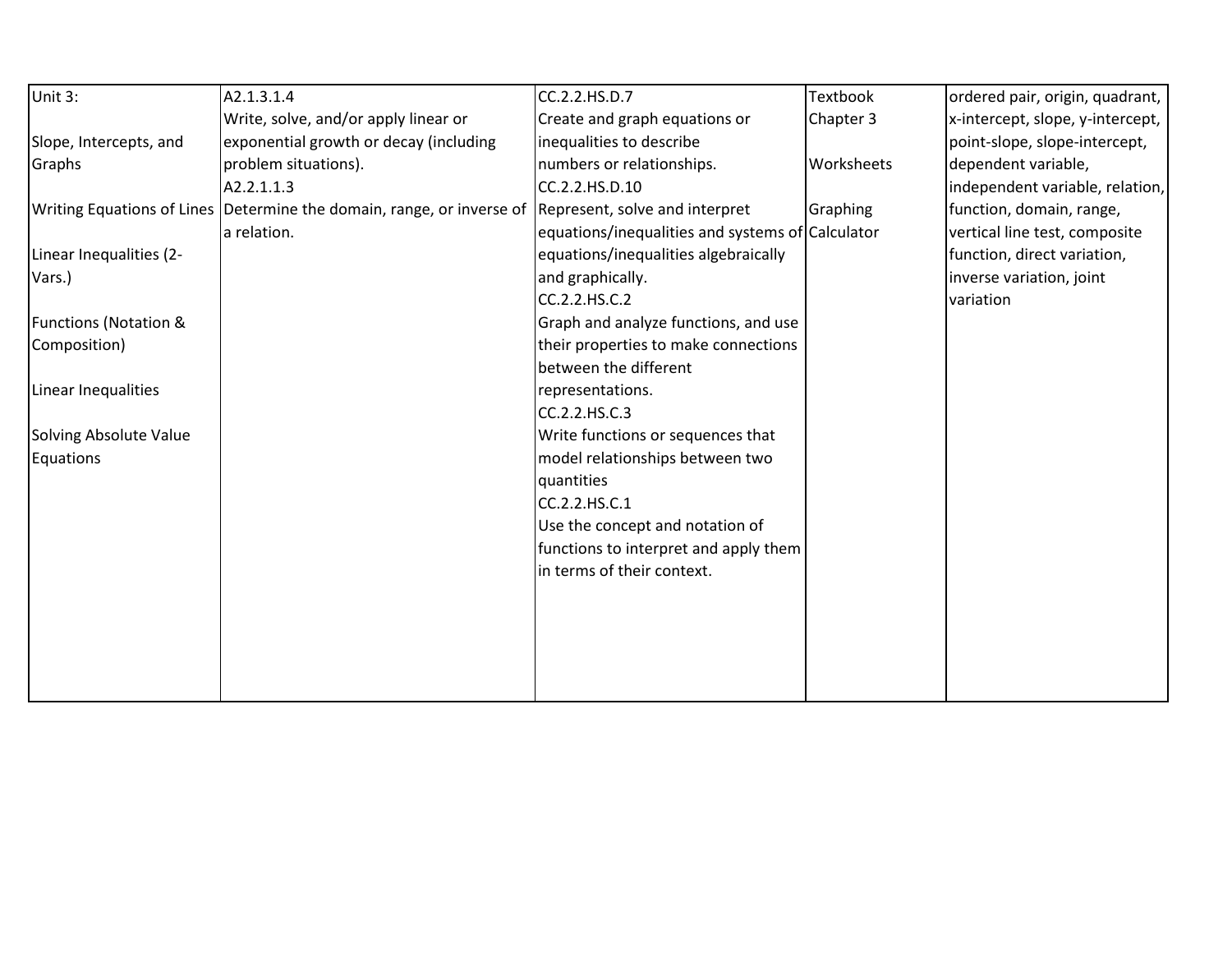| Unit 4:                  | A2.1.3.1.4                             | CC.2.2.HS.C.3                                   | Textbook   | linear system, elimination,     |
|--------------------------|----------------------------------------|-------------------------------------------------|------------|---------------------------------|
|                          | Write, solve, and/or apply linear or   | Write functions or sequences that               | Chapter 4  | substitution, matrix, column of |
| Systems of Equations (2- | exponential growth or decay (including | model relationships between two                 |            | matrix, row of matrix, size of  |
| Vars.)                   | problem situations).                   | quantities.                                     | Worksheets | matrix                          |
|                          |                                        | CC.2.2.HS.C.5                                   |            |                                 |
| Systems of Equations (>2 |                                        | Construct and compare linear,                   | Graphing   |                                 |
| Vars.)                   |                                        | quadratic, and exponential models to Calculator |            |                                 |
|                          |                                        | solve problems.                                 |            |                                 |
| Applications of Systems  |                                        | CC.2.2.HS.C.6                                   |            |                                 |
|                          |                                        | Interpret functions in terms of the             |            |                                 |
|                          |                                        | situations they model.                          |            |                                 |
|                          |                                        | CC.2.2.HS.D.9                                   |            |                                 |
|                          |                                        | Use reasoning to solve equations,               |            |                                 |
|                          |                                        | and justify the solution method.                |            |                                 |
|                          |                                        | CC.2.2.HS.D.10                                  |            |                                 |
|                          |                                        | Represent, solve and interpret                  |            |                                 |
|                          |                                        | equations/inequalities and systems of           |            |                                 |
|                          |                                        | equations/inequalities algebraically            |            |                                 |
|                          |                                        | and graphically.                                |            |                                 |
|                          |                                        |                                                 |            |                                 |
|                          |                                        |                                                 |            |                                 |
|                          |                                        |                                                 |            |                                 |
|                          |                                        |                                                 |            |                                 |
|                          |                                        |                                                 |            |                                 |
|                          |                                        |                                                 |            |                                 |
|                          |                                        |                                                 |            |                                 |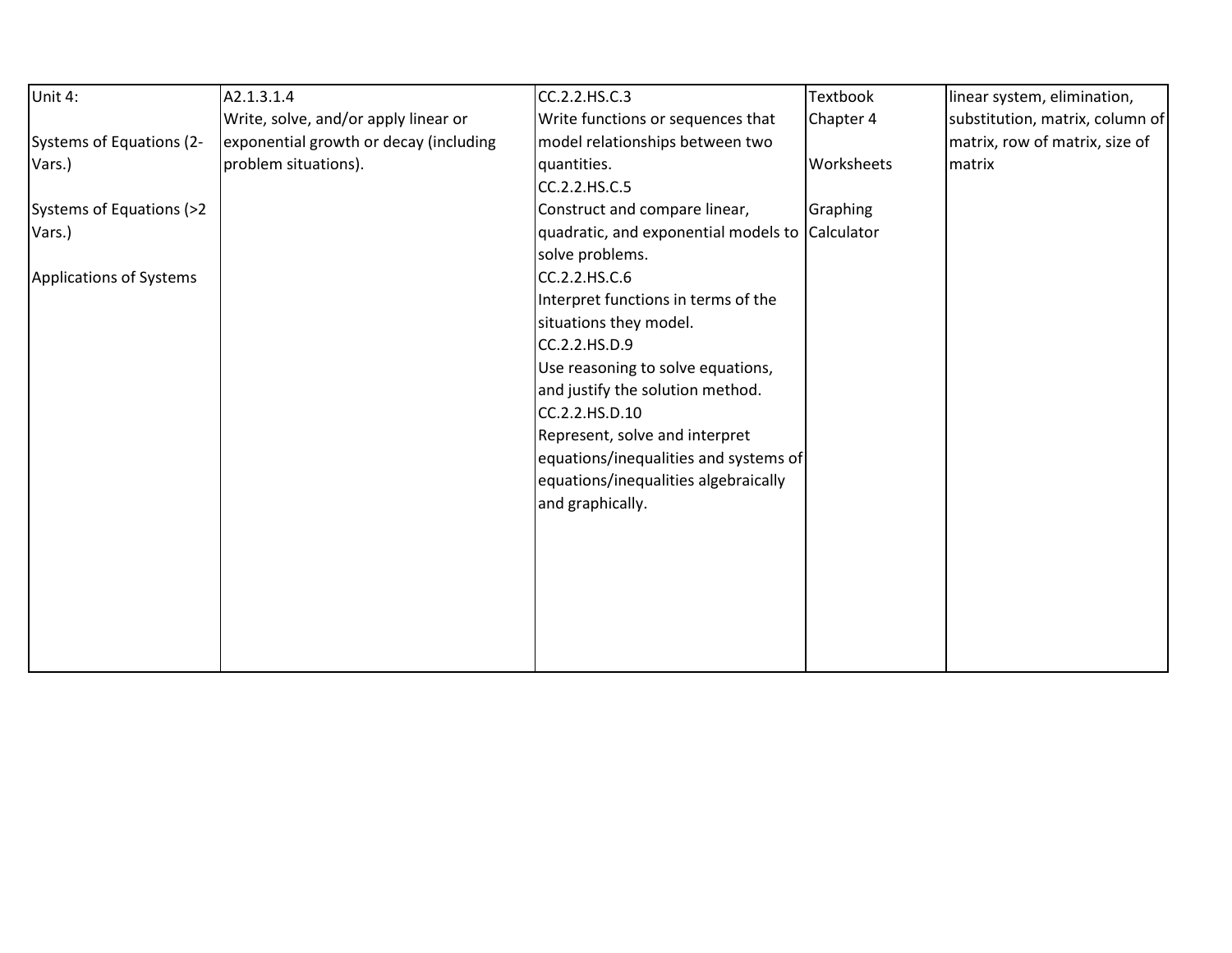| Unit 5:                      | A2.1.2.2.1                                   | CC.2.1.HS.F.1                                  | <b>Textbook</b>   | polynomial, monomial,            |
|------------------------------|----------------------------------------------|------------------------------------------------|-------------------|----------------------------------|
|                              | Factor algebraic expressions, including      | Apply and extend the properties of             | Chapter 5         | binomial, trinomial, degree of   |
| <b>Rules of Exponents</b>    | difference of squares and trinomials.        | exponents to solve problems with               |                   | polynomial, degree of term,      |
|                              | Note: Trinomials limited to the form         | rational exponents.                            | <b>Worksheets</b> | factoring, greatest common       |
| Add/Sub. Polynomials         | ax2+bx+c where a is not equal to 0.          | CC.2.2.HS.D.2                                  |                   | factor, zero-product property,   |
|                              | A2.1.2.1.1                                   | Write expressions in equivalent forms Graphing |                   | linear, quadratic, cubic,        |
| Mult. Polynomials            | Use exponential expressions to represent     | to solve problems.                             | Calculator        | quartic, quintic, perfect square |
|                              | rational numbers.                            | CC.2.2.HS.D.3                                  |                   | trinomial                        |
| Special Products of          | A2.1.2.1.2                                   | Extend the knowledge of arithmetic             |                   |                                  |
| Polynomials                  | Simplify/evaluate expressions involving      | operations and apply to polynomials.           |                   |                                  |
|                              | positive and negative exponents and/or       | CC.2.2.HS.D.4                                  |                   |                                  |
| <b>Factoring GCF</b>         | roots (may contain all types of real         | Understand the relationship between            |                   |                                  |
|                              | numbers-exponents should not exceed          | zeros and factors of polynomials to            |                   |                                  |
| <b>Factoring by Grouping</b> | power of 10).                                | make generalizations about functions           |                   |                                  |
|                              | A2.1.2.1.3                                   | and their graphs.                              |                   |                                  |
| <b>Factoring Trinomials</b>  | Simplify/evaluate expressions involving      | CC.2.2.HS.D.5                                  |                   |                                  |
| $(x^2 + bx + c)$             | multiplying with exponents(e.g., x6 • x7=    | Use polynomial identities to solve             |                   |                                  |
|                              | x13), powers of powers (e.g., (x6)7= x42),   | problems.                                      |                   |                                  |
| <b>Factoring Trinomials</b>  | and powers of products(e.g., (2x2)3=8x6).    | CC.2.2.HS.D.9                                  |                   |                                  |
| $(ax^2 + bx + c)$            | Note: Limit to rational exponents.           | Use reasoning to solve equations,              |                   |                                  |
|                              | A2.1.3.1.1                                   | and justify the solution method.               |                   |                                  |
| Special Factoring            | Write and/or solve quadratic equations       |                                                |                   |                                  |
|                              | (including factoring and using the Quadratic |                                                |                   |                                  |
| Solving by Factoring         | Formula).                                    |                                                |                   |                                  |
|                              |                                              |                                                |                   |                                  |
|                              |                                              |                                                |                   |                                  |
|                              |                                              |                                                |                   |                                  |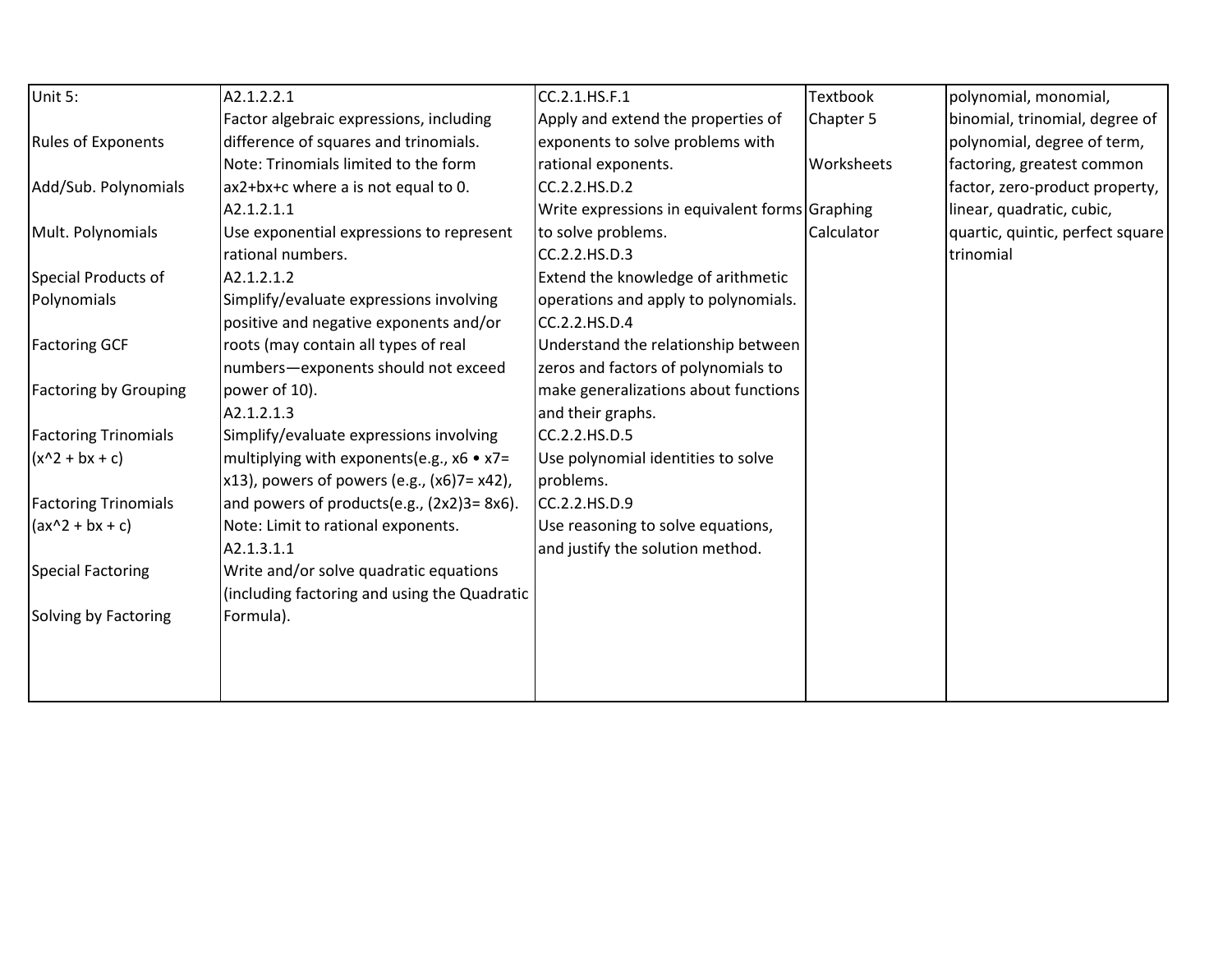| Unit 6:                            | A2.1.1.1.1                                                                                  | CC.2.1.HS.F.6                        | <b>Textbook</b> | discriminant, quadratic       |
|------------------------------------|---------------------------------------------------------------------------------------------|--------------------------------------|-----------------|-------------------------------|
|                                    | Simplify/write square roots in terms of i                                                   | Extend the knowledge of arithmetic   | Chapter 6, 8    | formula, rational expression, |
| Discriminant and                   | $(e.g., v-24 = 2iv6).$                                                                      | operations and apply to complex      |                 | least common denominator,     |
| Quadratic Formula                  | A2.1.3.1.1                                                                                  | numbers.                             | Worksheets      | proportion, cross-            |
|                                    | Write and/or solve quadratic equations                                                      | CC.2.2.HS.D.2                        |                 | multiplication, extraneous    |
| Calculator Skills                  | (including factoring and using the Quadratic Write expressions in equivalent forms Graphing |                                      |                 | solutions, domain of rational |
|                                    | Formula).                                                                                   | to solve problems.                   | Calculator      | expression                    |
| Quadratic Word Problems A2.2.2.1.1 |                                                                                             | CC.2.2.HS.D.3                        |                 |                               |
|                                    | Create, interpret, and/or use the equation,                                                 | Extend the knowledge of arithmetic   |                 |                               |
| Simplify, Mult., Divide            | graph, or table of a polynomial function                                                    | operations and apply to polynomials. |                 |                               |
| <b>Rational Expressions</b>        | (including quadratics).                                                                     | CC.2.2.HS.D.4                        |                 |                               |
|                                    | A2.2.2.1.3                                                                                  | Understand the relationship between  |                 |                               |
| Add, Sub. Rational                 | Determine, use, and/or interpret minimum                                                    | zeros and factors of polynomials to  |                 |                               |
| <b>Expressions</b>                 | and maximum values over a specified                                                         | make generalizations about functions |                 |                               |
|                                    | interval of a graph of a polynomial,                                                        | and their graphs.                    |                 |                               |
| Solve Rational Equations           | exponential, or logarithmic function.                                                       | CC.2.2.HS.D.5                        |                 |                               |
|                                    | A2.1.2.2.2                                                                                  | Use polynomial identities to solve   |                 |                               |
|                                    | Simplify rational algebraic expressions.                                                    | problems.                            |                 |                               |
|                                    | A2.1.3.1.2                                                                                  | CC.2.2.HS.D.6                        |                 |                               |
|                                    | Solve equationsinvolving rational                                                           | Extend the knowledge of rational     |                 |                               |
|                                    | and/orradical expressions (e.g., $10/(x + 3) +$                                             | functions to rewrite in equivalent   |                 |                               |
|                                    | $12/(x-2) = 1$                                                                              | lforms                               |                 |                               |
|                                    | or $\sqrt{x^2 + 21x} = 14$ .                                                                | CC.2.2.HS.D.8                        |                 |                               |
|                                    |                                                                                             | Apply inverse operations to solve    |                 |                               |
|                                    |                                                                                             | equations or formulas                |                 |                               |
|                                    |                                                                                             | for a given variable.                |                 |                               |
|                                    |                                                                                             | CC.2.2.HS.D.9                        |                 |                               |
|                                    |                                                                                             |                                      |                 |                               |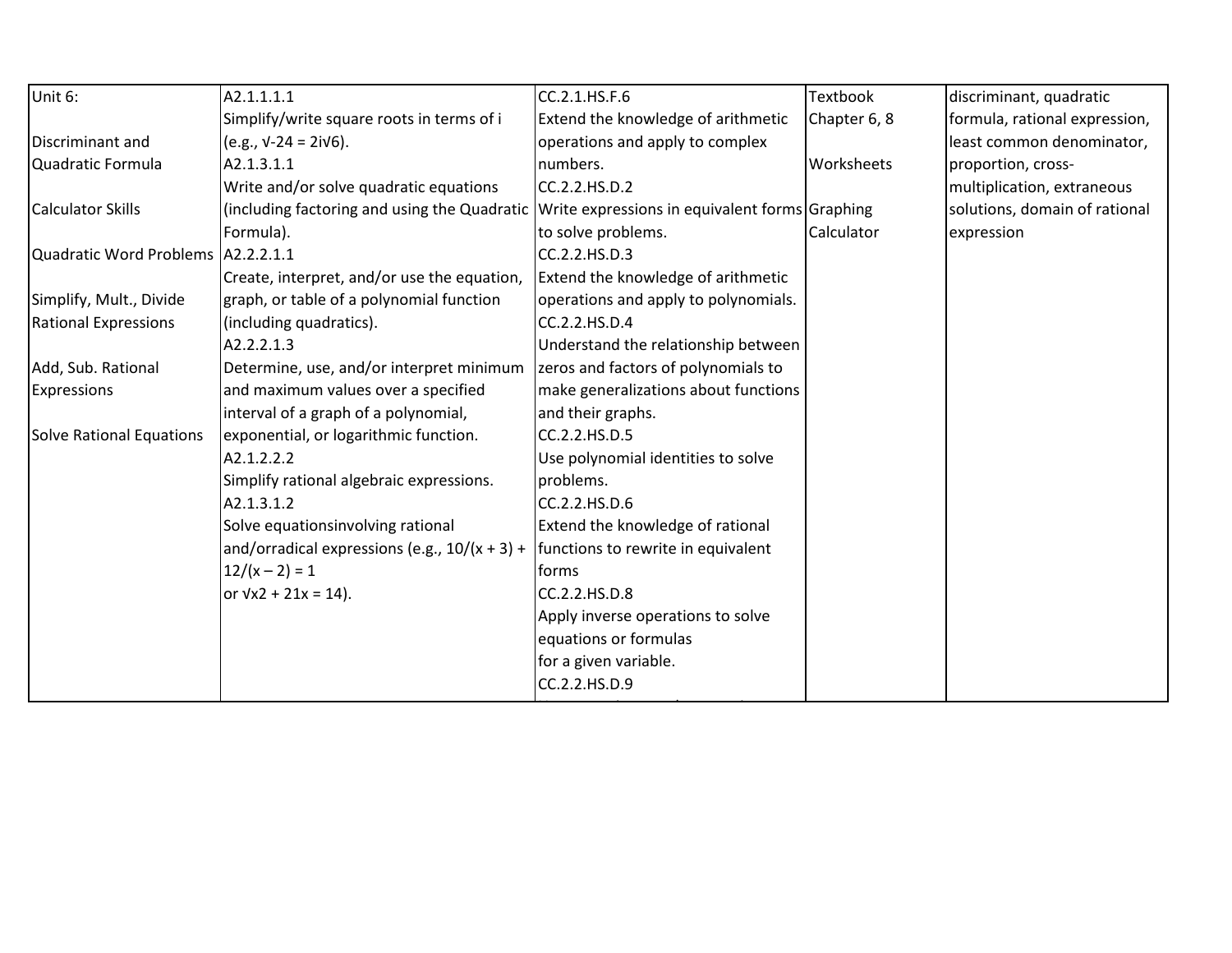| Unit 7:                      | A2.1.2.1.4                                  | CC.2.1.HS.F.1                                  | Textbook   | exponential function,          |
|------------------------------|---------------------------------------------|------------------------------------------------|------------|--------------------------------|
|                              | Simplify or evaluate expressions involving  | Apply and extend the properties of             | Chapter 9  | logarithmic function, common   |
| <b>Exponential Functions</b> | logarithms and exponents.                   | exponents to solve problems with               |            | log, natural log, natural base |
|                              | A2.1.3.1.3                                  | rational exponents.                            | Worksheets | 'e', inverse of a function,    |
| Logarithmic Expressions      | Write and/or solve a simple exponential or  | CC.2.2.HS.D.2                                  |            | growth, decay, compounding     |
|                              | logarithmic equation (including common      | Write expressions in equivalent forms Graphing |            | interest                       |
| Applications of Exp. And     | and natural logarithms).                    | to solve problems.                             | Calculator |                                |
| Log.                         | A2.1.3.1.4                                  | CC.2.2.HS.D.3                                  |            |                                |
|                              | Write, solve, and/or apply linear or        | Extend the knowledge of arithmetic             |            |                                |
| Base 'e' Exp. And Log.       | exponential growth or decay (including      | operations and apply to polynomials.           |            |                                |
|                              | problemsituations).                         | CC.2.2.HS.D.4                                  |            |                                |
|                              | A2.2.2.1.2                                  | Understand the relationship between            |            |                                |
|                              | Create, interpret, and/or use the equation, | zeros and factors of polynomials to            |            |                                |
|                              | graph, or table of an exponential or        | make generalizations about functions           |            |                                |
|                              | logarithmic function (including common      | and their graphs.                              |            |                                |
|                              | and natural logarithms).                    | CC.2.2.HS.D.8                                  |            |                                |
|                              |                                             | Apply inverse operations to solve              |            |                                |
|                              |                                             | equations or formulas for a given              |            |                                |
|                              |                                             | variable.                                      |            |                                |
|                              |                                             | CC.2.2.HS.D.9                                  |            |                                |
|                              |                                             | Use reasoning to solve equations,              |            |                                |
|                              |                                             | and justify the solution method.               |            |                                |
|                              |                                             | CC.2.2.HS.D.10                                 |            |                                |
|                              |                                             | Represent, solve and interpret                 |            |                                |
|                              |                                             | equations/inequalities and systems of          |            |                                |
|                              |                                             | equations/inequalities algebraically           |            |                                |
|                              |                                             | and graphically.                               |            |                                |
| <b>TRIGONOMETRIC</b>         |                                             |                                                |            |                                |
| <b>FUNCTIONS</b>             |                                             | <b>Common Core Standard</b>                    |            |                                |
|                              |                                             | F-TF.1 Understand radian measure               |            |                                |
|                              |                                             | of an angle as the length of the arc           |            |                                |
|                              |                                             | on the unit circle subtended by the            |            |                                |
|                              |                                             | angle.                                         |            |                                |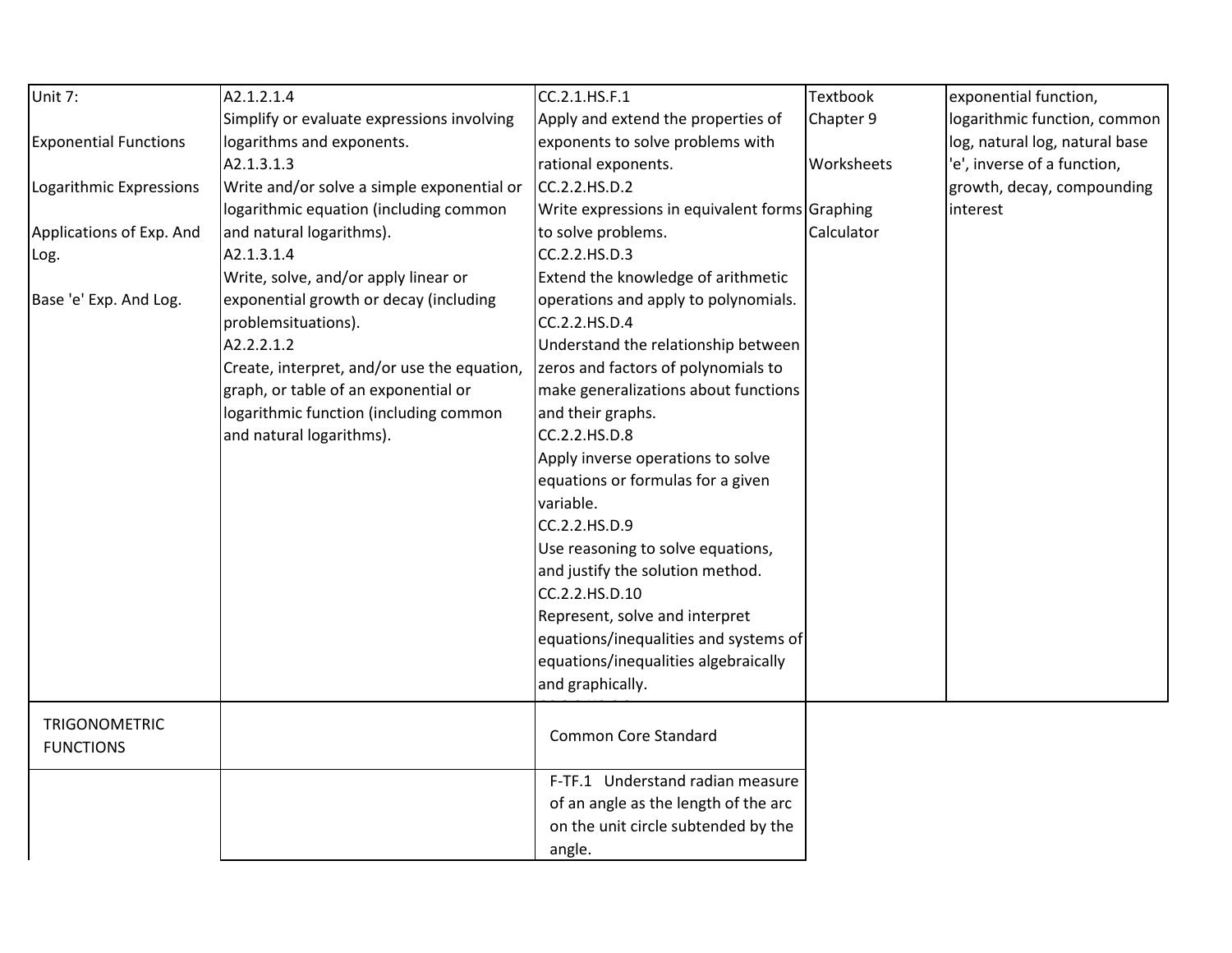| Extend the domain of<br>trigonometric functions<br>using the unit circle. | F-TF.2 Explain how the unit circle<br>in the coordinate plane enables the<br>extension of trigonometric<br>functions to all real numbers,<br>interpreted as radian measures of<br>angles traversed counterclockwise<br>around the unit circle.                                                                                       |
|---------------------------------------------------------------------------|--------------------------------------------------------------------------------------------------------------------------------------------------------------------------------------------------------------------------------------------------------------------------------------------------------------------------------------|
|                                                                           | F-TF.3 Use special triangles to<br>determine geometrically the values<br>of sine, cosine, tangent for $\pi$ /3, $\pi$<br>/4 and $\pi$ /6, and use the unit circle<br>to express the values of sine,<br>cosine, and tangent for $\pi$ – x, $\pi$ +x,<br>and 2 $\pi$ -x in terms of their values<br>for x, where x is any real number. |
|                                                                           | F-TF.4 Use the unit circle to explain<br>symmetry (odd and even) and<br>periodicity of trigonometric<br>functions.                                                                                                                                                                                                                   |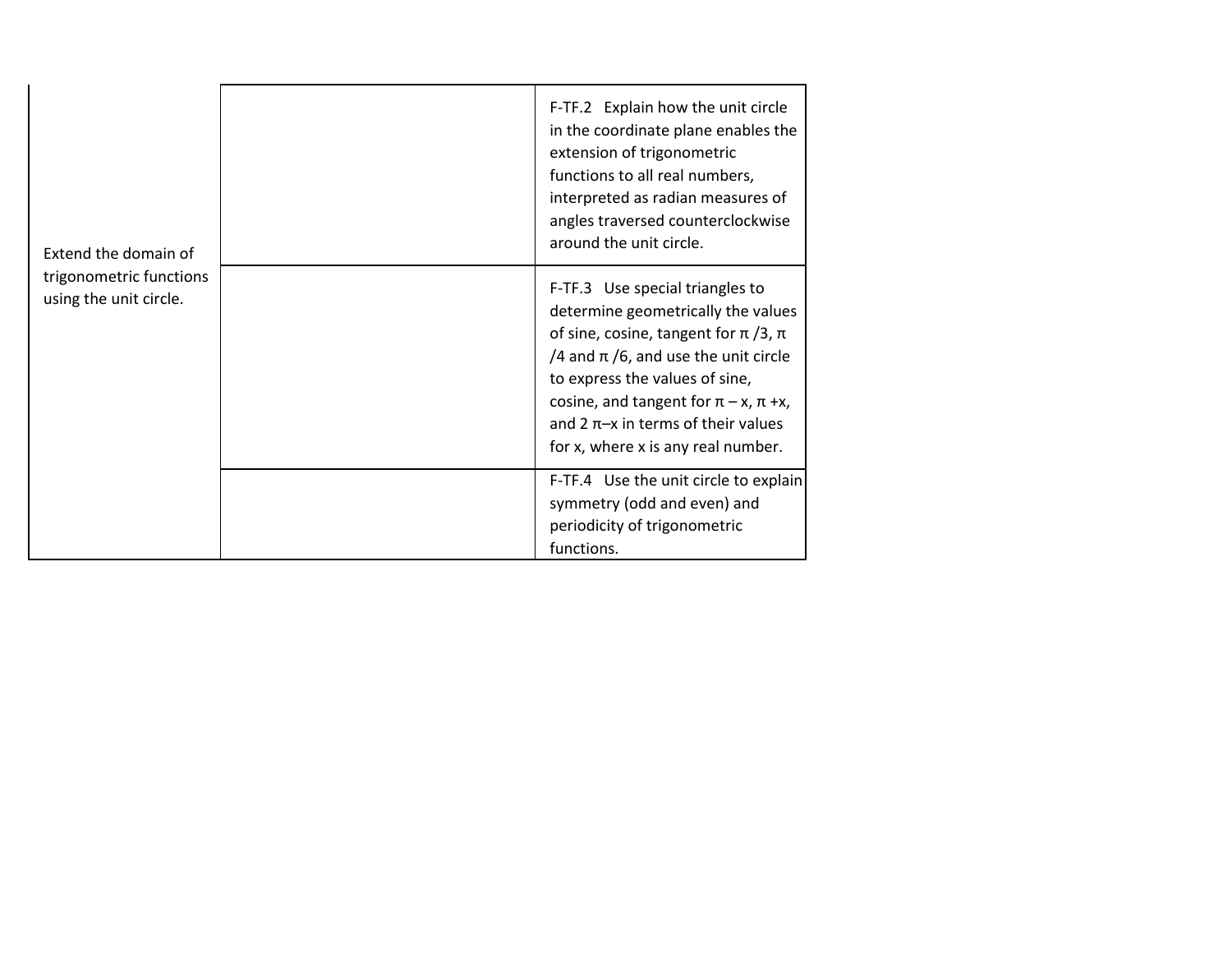| Graph six trigonometric<br>functions noting their<br>features and the effects<br>of transformations on<br>the graph. | F.IF.4 For a function that models a<br>relationship between two<br>quantities, interpret key features of<br>graphs and tables in terms of the<br>quantities, and sketch graphs<br>showing key features given a verbal<br>description of the relationship. Key<br>features include: intercepts;<br>intervals where the function is<br>increasing, decreasing, positive, or<br>negative; relative maximums and<br>minimums; symmetries; end<br>behavior; and periodicity. |
|----------------------------------------------------------------------------------------------------------------------|-------------------------------------------------------------------------------------------------------------------------------------------------------------------------------------------------------------------------------------------------------------------------------------------------------------------------------------------------------------------------------------------------------------------------------------------------------------------------|
|                                                                                                                      | F.TF.5 Choose trigonometric<br>functions to model periodic<br>phenomena with specified<br>amplitude, frequency, and midline.                                                                                                                                                                                                                                                                                                                                            |
|                                                                                                                      | F.IF.7.e Graph exponential and<br>logarithmic functions, showing<br>intercepts and end behavior, and<br>trigonometric functions, showing<br>period, midline, and amplitude.                                                                                                                                                                                                                                                                                             |
|                                                                                                                      | F-TF.5 Choose trigonometric<br>functions to model periodic<br>phenomena with specified<br>amplitude, frequency, and midline.                                                                                                                                                                                                                                                                                                                                            |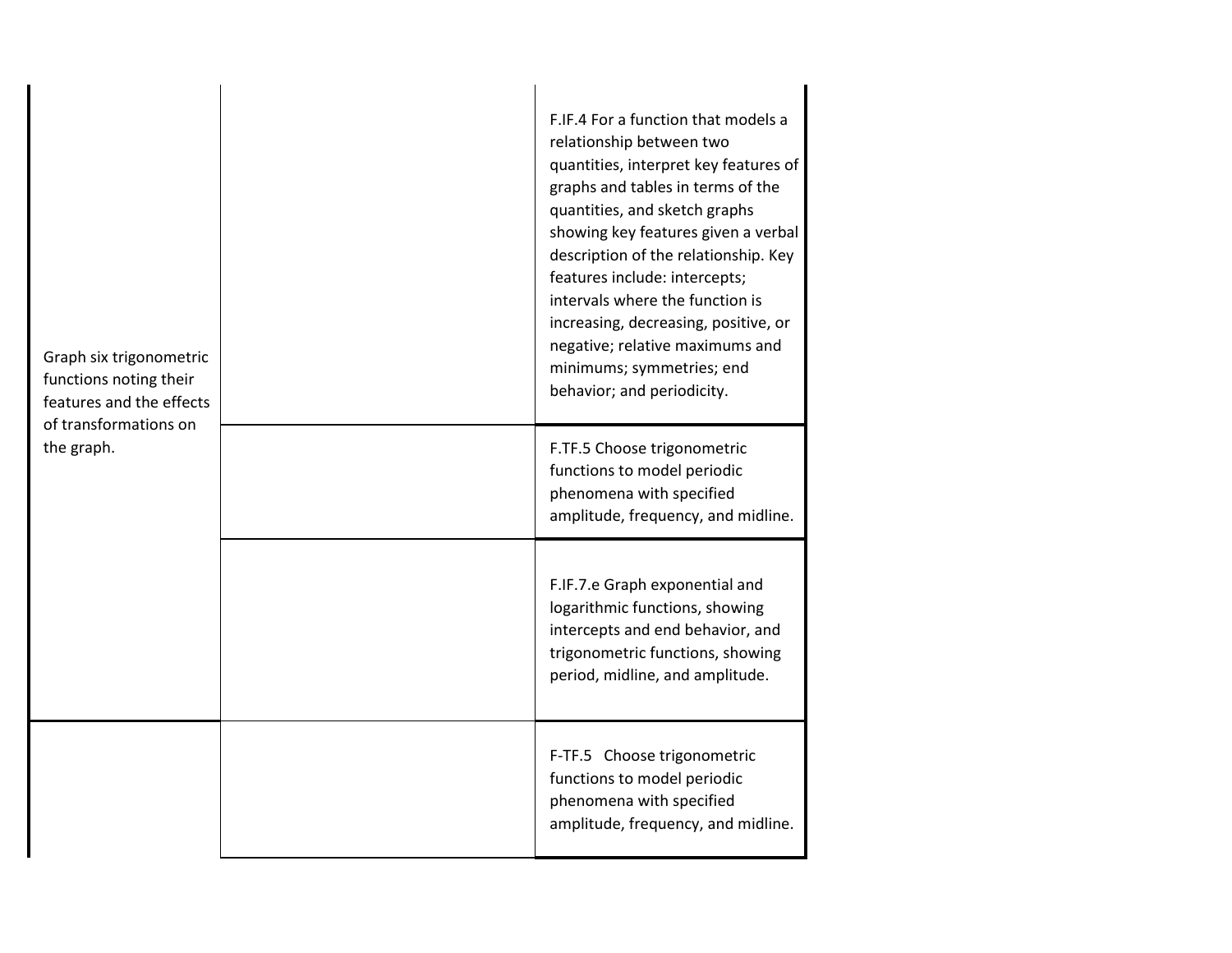| Model periodic<br>phenomena with<br>trigonometric functions. | F-TF.7 Use inverse functions to<br>solve trigonometric equations that<br>arise in modeling contexts; evaluate<br>the solutions using technology, and<br>interpret them in terms of the<br>context.                                                  |
|--------------------------------------------------------------|-----------------------------------------------------------------------------------------------------------------------------------------------------------------------------------------------------------------------------------------------------|
| Prove and apply<br>trigonometric identities.                 | F-TF.8 Prove the Pythagorean<br>identity $sin^2(\theta) + cos^2(\theta) = 1$ and use<br>it to find $sin(\theta)$ , $cos(\theta)$ , or $tan(\theta)$<br>given sin( $\theta$ ), cos( $\theta$ ), or tan( $\theta$ ) and<br>the quadrant of the angle. |
|                                                              | F-TF.9 Prove the addition and<br>subtraction formulas for sine,<br>cosine, and tangent and use them<br>to solve problems.                                                                                                                           |
| <b>GEOMETRY</b>                                              | G-SRT                                                                                                                                                                                                                                               |
| Dafina trigonomatric                                         | G-SRT.6 Understand that by<br>similarity, side ratios in right<br>triangles are properties of the<br>angles in the triangle, leading to<br>definitions of trigonometric ratios<br>for acute angles.                                                 |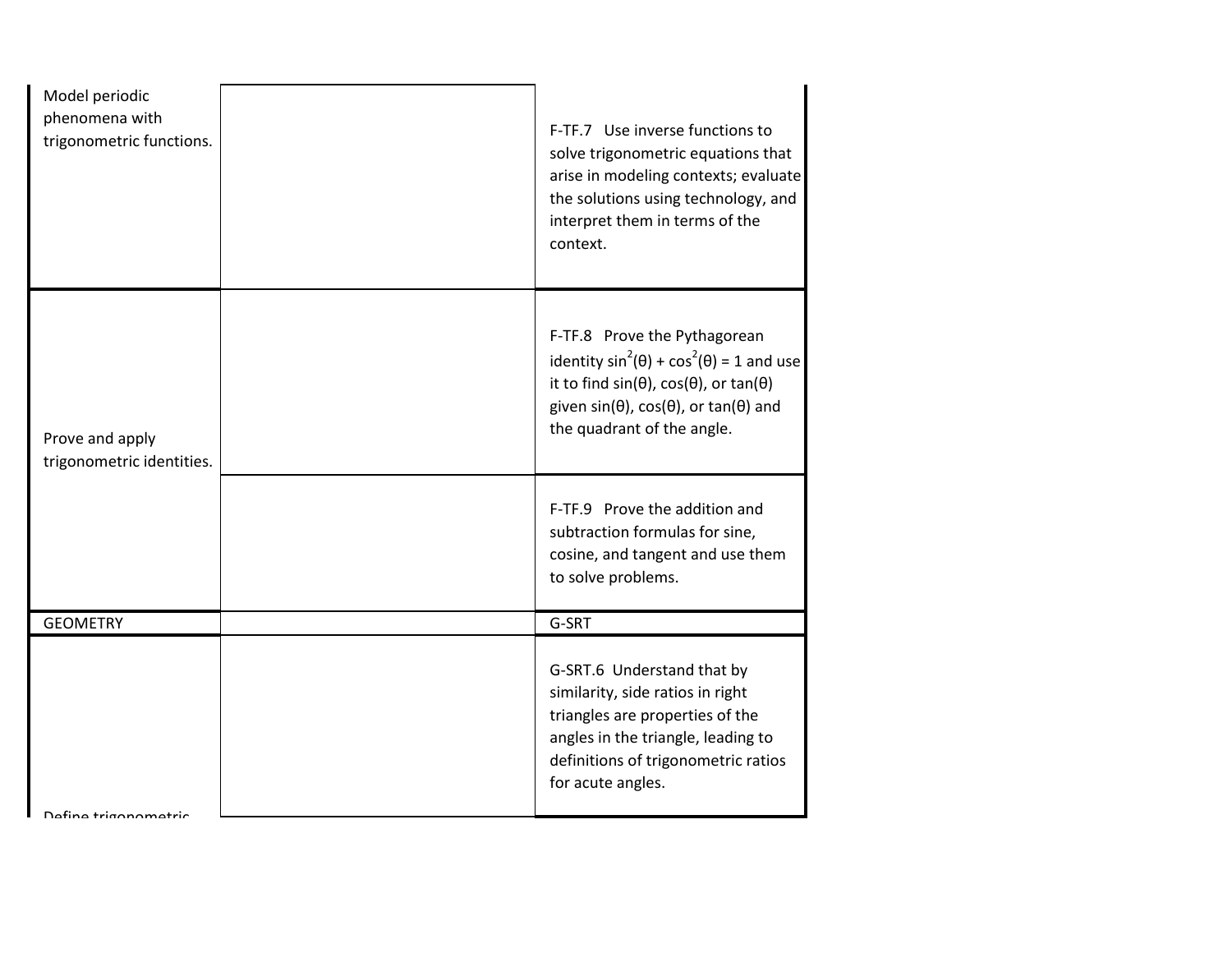| Denne trigonometric                          |                                                                                                                                                                                                    |
|----------------------------------------------|----------------------------------------------------------------------------------------------------------------------------------------------------------------------------------------------------|
| ratios and solve<br>problems involving right | G-SRT.7 Explain and use the                                                                                                                                                                        |
| triangles.                                   | relationship between the sine and                                                                                                                                                                  |
|                                              | cosine of complementary angles.                                                                                                                                                                    |
|                                              |                                                                                                                                                                                                    |
|                                              | G-SRT.8 Use trigonometric ratios<br>and the Pythagorean Theorem to<br>solve right triangles in applied<br>problems.                                                                                |
|                                              | G-SRT.9 Derive the formula $A = 1/2$<br>ab sin(C) for the area of a triangle<br>by drawing an auxiliary line from a<br>vertex perpendicular to the<br>opposite side.                               |
| Apply trigonometry to                        | G-SRT.10 Prove the Laws of Sines<br>and Cosines and use them to solve<br>problems.                                                                                                                 |
| general triangles.                           | G-SRT.11 Understand and apply<br>the Law of Sines and the Law of<br>Cosines to find unknown<br>measurements in right and non -<br>right triangles (e.g., surveying<br>problems, resultant forces). |